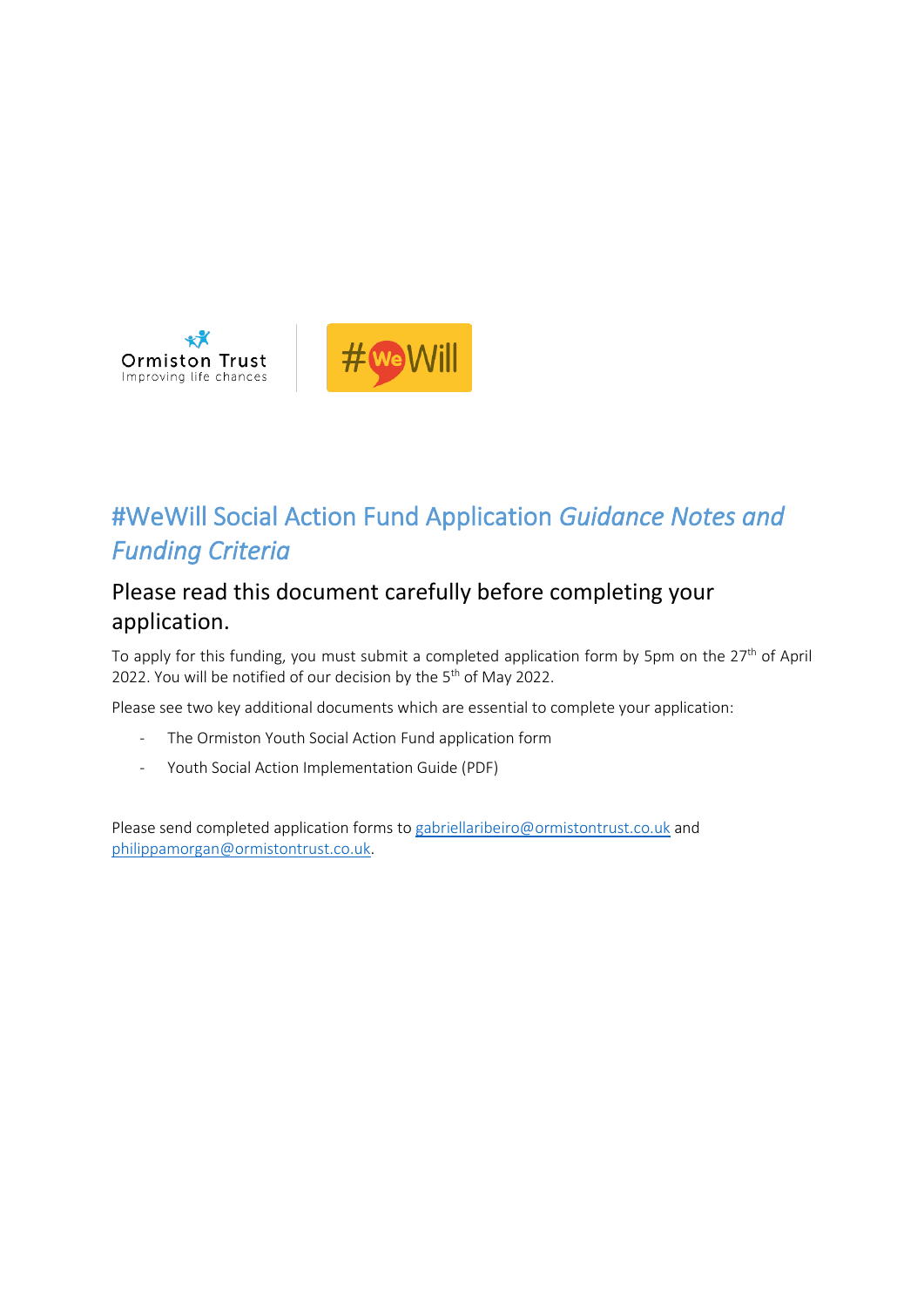# Table of Contents

| 5.           |                                                                                           |  |
|--------------|-------------------------------------------------------------------------------------------|--|
| a)           |                                                                                           |  |
| b)           |                                                                                           |  |
| $\mathsf{c}$ | What options and/or flexibility do applicants have in delivering the YSA process steps? 5 |  |
| $\mathsf{d}$ |                                                                                           |  |
| e)           |                                                                                           |  |
| f)           |                                                                                           |  |
| 6.           |                                                                                           |  |
| 7.           |                                                                                           |  |
| 8.           |                                                                                           |  |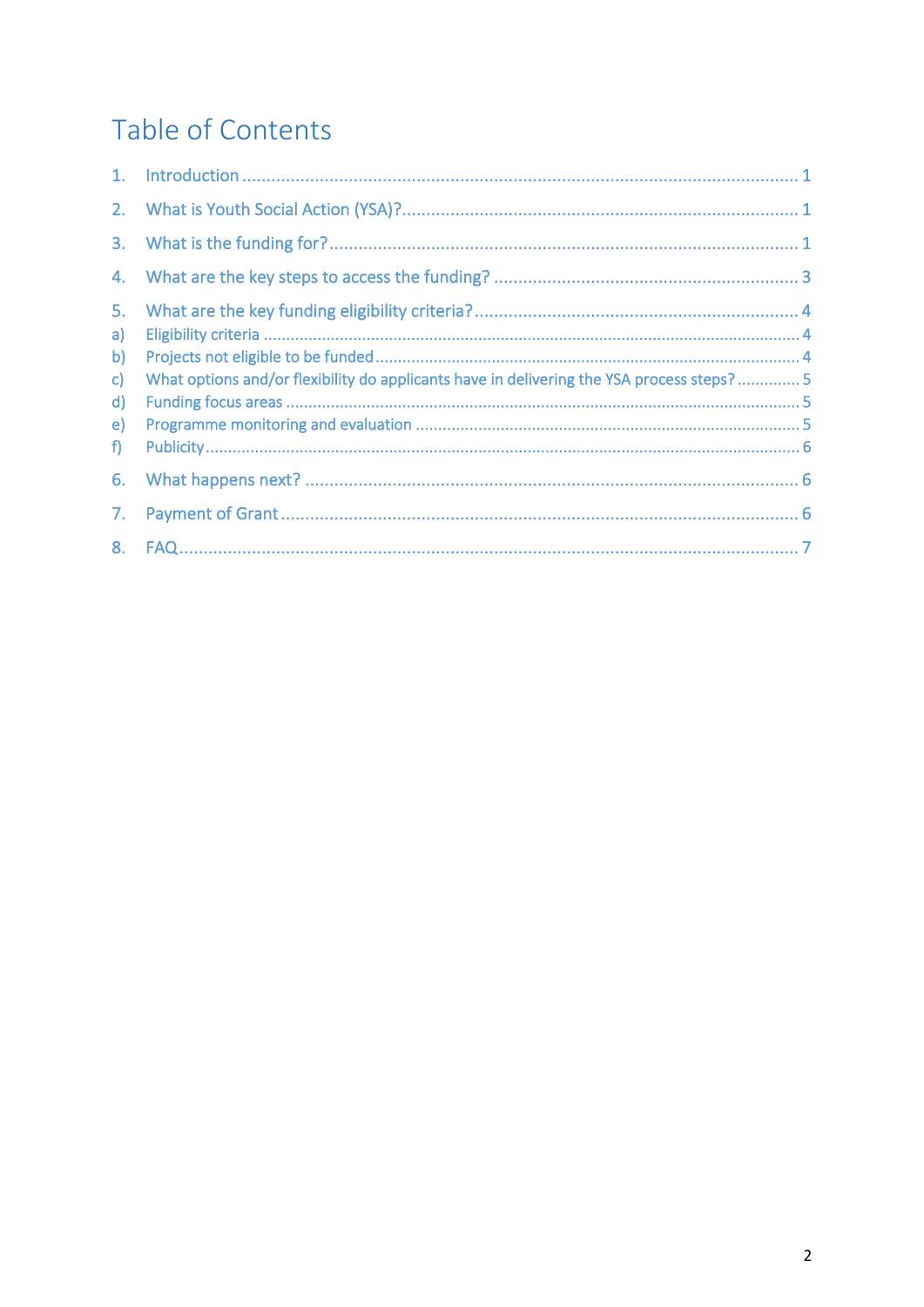



# <span id="page-2-0"></span>1. Introduction

The Ormiston Trust is a grant-giving trust that primarily supports schools and organisations that provide direct support and assistance to children, young people, and families across England.

The Ormiston Trust, with financial support from the National Lottery Community Fund and the #iwill campaign, is now offering open grants of up to £5,000 over a 6–9-month period to support schools who want to embed sustainable youth social action (YSA) at scale.

The #iwill Fund is made possible thanks to £54 million joint investment from The National Lottery Community Fund and the Department for Digital, Culture, Media, and Sport (DCMS) to support young people to access high quality social action opportunities.

## <span id="page-2-1"></span>2. What is Youth Social Action (YSA)?

"Youth social action refers to activities that young people do to make a positive difference to others. There are lots of ways in which young people can take practical action to make a positive difference. It can take place in a range of contexts and can mean formal or informal activities. These include volunteering, fundraising, campaigning, or supporting peers. Young people don't have to try and save the world on their own. Taking small positive actions to improve your home, school, or local community can all make a big difference*.*" – #Iwill Campaign

We believe social action can play an essential role in the lives of young people and in the success of a school. A range of benefits can be produced, such as:

- 1. Agency and Engagement: Chance for voice to be heard, to decide what happens, create new meaning and purpose (Representation, respect, consistency, boundaries)
- 2. Skills and Character: Develop new competencies, understand the perspectives of others, challenge yourself and your peers (Skills training, challenge, effort & reflection)
- 3. Enjoyment and wellbeing: Freedom to express, opportunity to create, chance to connect with others
- 4. Varied Impact on others: Engage in a cause, focus your impact, see the change

In addition to the main youth social action benefits, other key impacts on key school activity and outcomes can include:

- − Personal Development outcomes
- − Wellbeing and pastoral outcomes
- − Transition practices
- − Behaviour outcomes
- − Attendance outcomes
- − Academy community profile and intake
- − Academic outcomes
- − Disadvantaged cohort academic outcomes

# <span id="page-2-2"></span>3. What is the funding for?

This Ormiston funding is not only for YSA to expand into more settings in England, but it is also crucially to test and expand the extent of guidance about delivering effective high impact youth social action in schools. We want to work in partnership with you as you introduce or scale up YSA. Funding of up to £5000 in total is available, distributed over two phases, for applicants who can implement the 5 stage YSA implementation process – Inspire, Assess, Plan, Act, Reflect, and Progress – in their primary or secondary school settings. We propose that engagement with these 5 stages will require a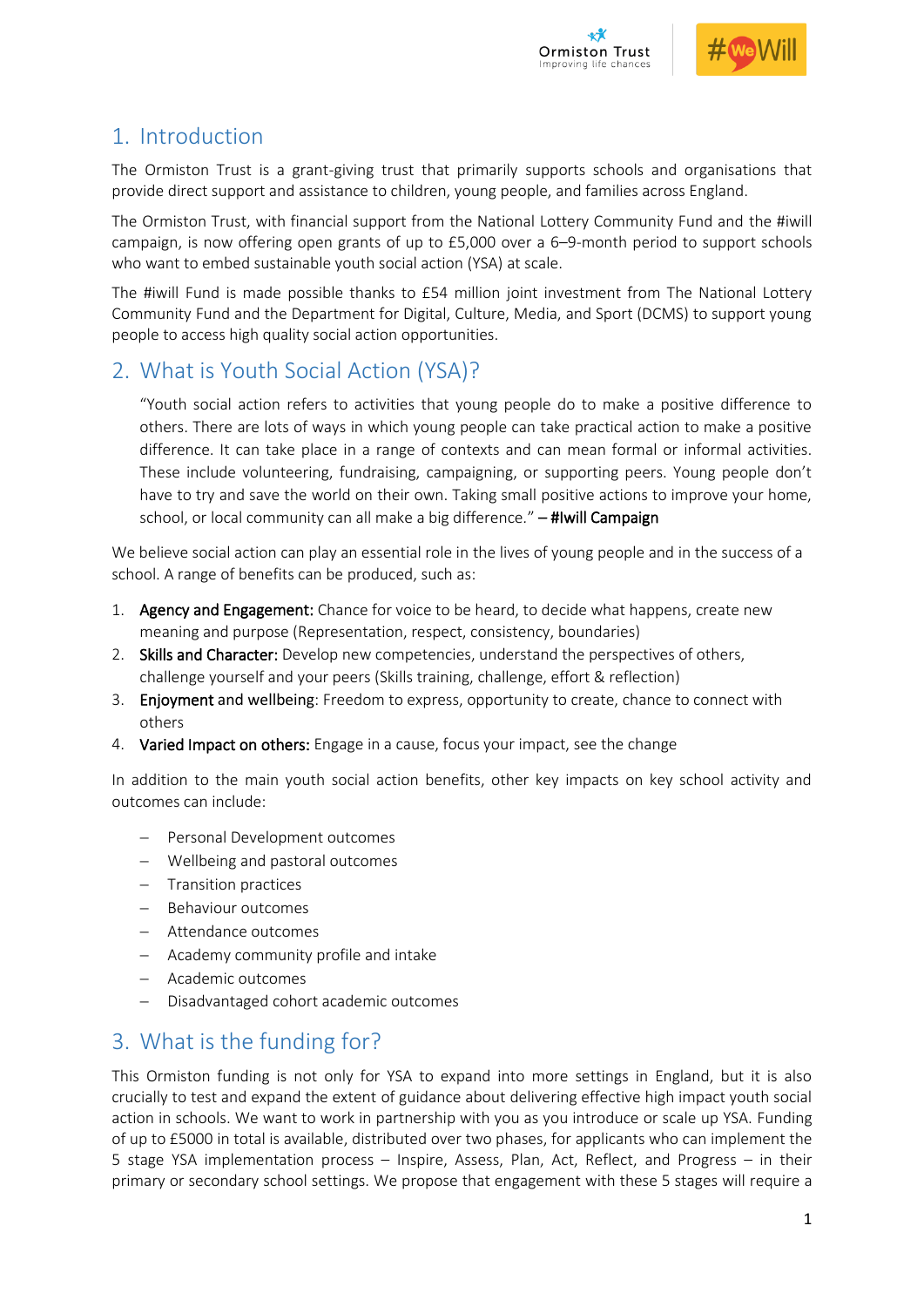minimum of 25 hours from students and a minimum of 75 hours for teachers across the entire grant programme.

The supplementary guidance (i.e., the 'Youth Social Action Implementation Guide') is essential reading to understand what we propose in terms of key YSA steps to complete. We have summarised the main steps overleaf.

#### Key Youth Social Action School Implementation Steps

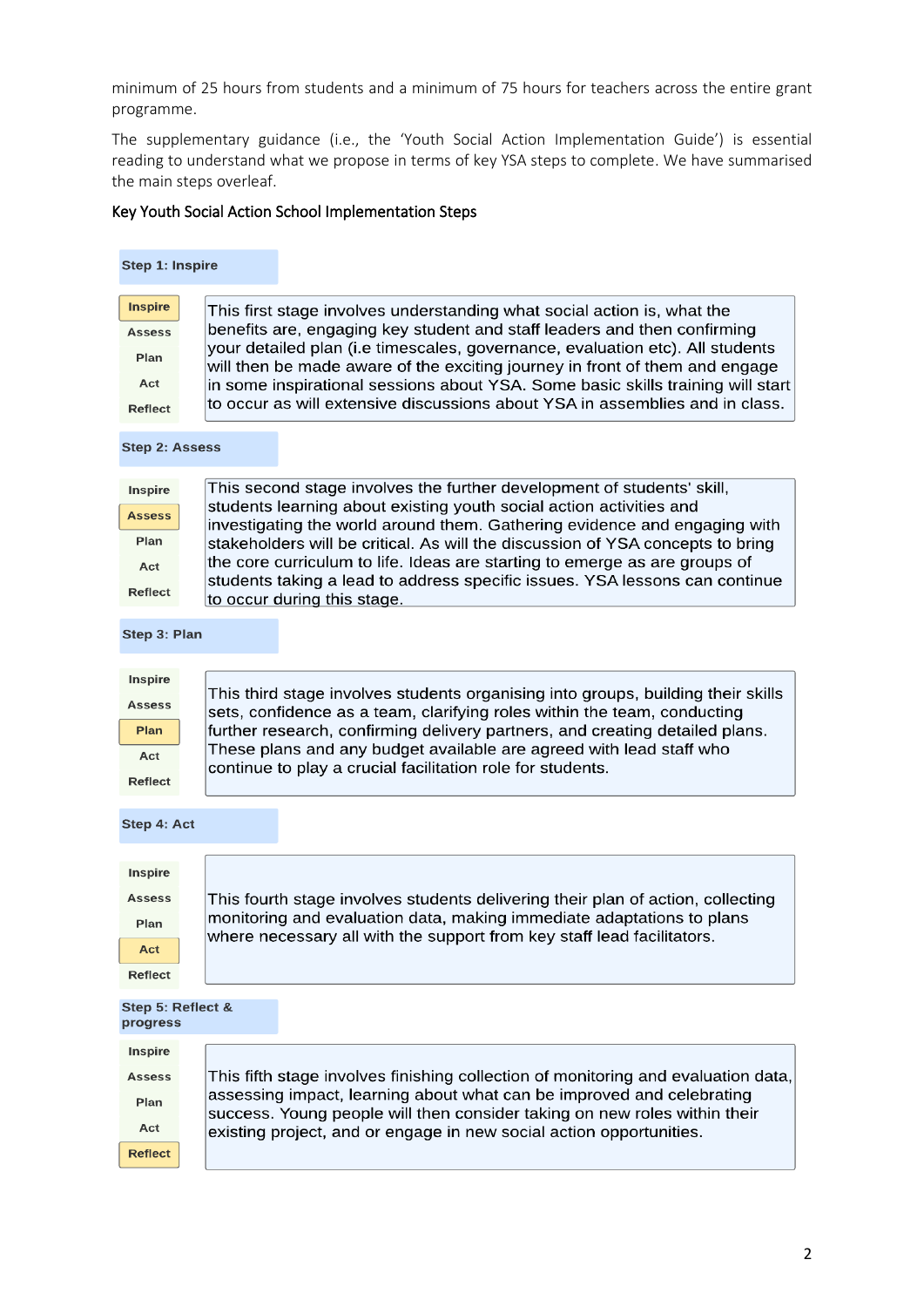## <span id="page-4-0"></span>4. What are the key steps to access the funding?

The #WeWill social action grants programme for schools is split into two phases.

#### Phase 1 – April 2022-December 2022

This phase provides a grant of up to £2000-£3000 per school to deliver the YSA key stages (i.e., Inspire, Assess, Plan, Act, and Reflect & Progress) as outlined in the supplemental guidance. The amount is earmarked for you to spend on paying a Teaching and Learning Responsibility payment for one or more members of staff to drive the YSA programme. Exact amounts awarded will depend on the extent of student engagement proposed and the extent of curriculum integration and skills learning. Where there are multiple schools in a given application, funding in Phase 1 will be proportional to the number of schools and students engaged. Multiples of this capacity grant will be provided.

To apply for this funding, you need to send us your application form by 5pm on 27<sup>th</sup> April. You will know if you have the funding by 5<sup>th</sup> May 2022.

Note: We are not asking for a YSA project delivery plan which details what action might occur in phase one. This is only required during phase one. We would like you to deliver the first 3 steps in the YSA process and then provide a project delivery plan to access phase 2 funding.

#### Phase 2 – December 2022-May 2023

Funding in Phase 2 is dependent on schools delivering what they planned in Phase 1. Engagement with the YSA toolkit and resources in phase 1 is a requirement for funding consideration in Phase 2. The two phases are not separate.

This stage has a special emphasis on step 4 of the YSA framework (i.e., 'Act). Once schools have implemented steps 1-3 in phase 1, every school in the programme will receive further funding of between £500-£2000 to implement one or more projects.

To receive this funding, you will need to send us one or more project plans which describes what YSA initiative (s) your students would like to deliver. A review of these plans by an Ormiston youth and grant officer panel will then occur. While all schools in the programme will receive project funding, the panel will decide the amount of funding your project receives.

Further information on Phase 2 project description requirements will be provided after Phase 1 of the application process. Phase 2 guidance will require you provide the following key information:

- − Demonstration of need
- − Aims, objectives, and activities
- − Budgets
- − Risks
- − Student involvement
- − Sustainability plans

Please note that if a singular school applies wanting to implement multiple YSA projects, we are limited in our capacity to fund multiple projects. If a school wishes to deliver more than three projects, we may not be able to fund them all.

| Application stage                | Deadline and Time               | Response dates                   |
|----------------------------------|---------------------------------|----------------------------------|
| Phase 1 Application              | April 27 <sup>th</sup> by 5pm   | May 5 <sup>th</sup> by 5pm       |
| Phase 2 Project Proposal         | December 1 <sup>st</sup> by 5pm | December 13 <sup>th</sup> by 5pm |
| General questions/clarifications | N/A                             | Four business days               |

Please review sections below for more guidance. Any enquiries, clarifications, and or questions as well as applications and documents should be emailed to [gabriellaribeiro@ormistontrust.co.uk](mailto:gabriellaribeiro@ormistontrust.co.uk) and [philippamorgan@ormistontrust.co.uk.](mailto:philippamorgan@ormistontrust.co.uk)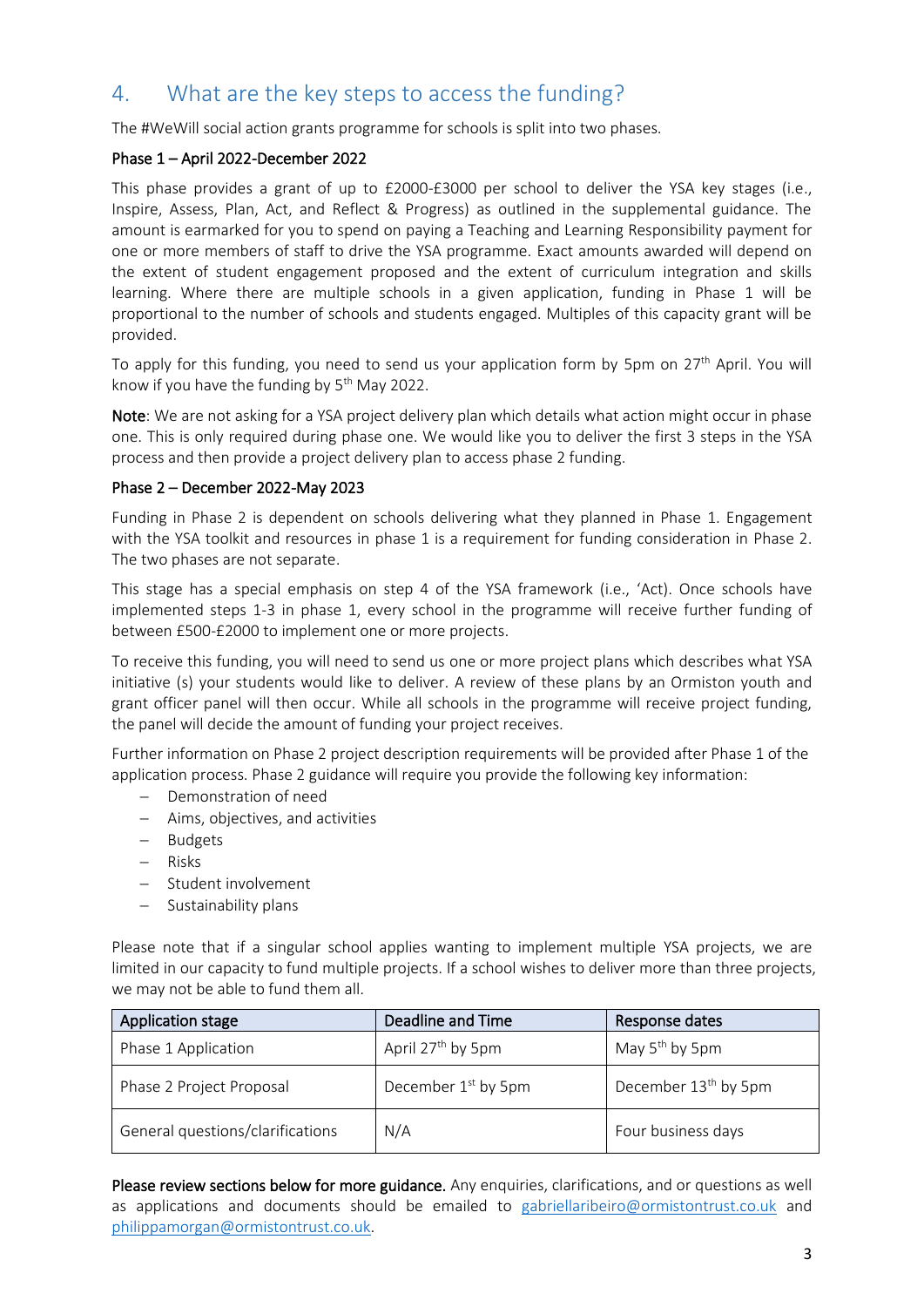# <span id="page-5-0"></span>5. What are the key funding eligibility criteria?

### <span id="page-5-1"></span>a) Eligibility criteria

#### Please ensure you have read the supplemental guidance 'Youth Social Action Implementation Guide' which further details and explains the following.

We would like applicants to:

- − Commit to the 10 key YSA underlying principles (i.e., youth engagement, meaningful action, leadership etc).
- − Commit to implementing the 5 stage YSA process as outlined in the supplemental guidance.
- − Commit to feeding back about the guides and resources and working with Ormiston to improve guides and resources which will be shared in May 2023 with the rest of the primary and secondary school education sector.
- − Involve young people in the completion of the Phase 1 application
- − Explain how young people, your school, and community will benefit from engaging in the YSA process.
- − Provide good estimates about the number of young people and the number of disadvantaged young people that you will engage and the target age range / year groups.
- − Demonstrate a commitment to sustainability

Successful applicants will demonstrate:

- − An understanding of the YSA process proposed
- − Clarity of commitment and expression
- − Significant levels of student engagement in the YSA process (100+ students)
- − Involvement of students in the phase 1 application process
- − Willingness to feedback and work in partnership with Ormiston on updating resources and guidance
- − Interest in raising further funding from other sources
- − Commitment by senior leaders and alignment with the school(s) vision and ethos

#### <span id="page-5-2"></span>b) Projects not eligible to be funded

We will not fund projects or activities:

- − For schools outside of England.
- − For the personal needs of an individual.
- − For private groups operating as a business for profit.
- − Projects or activities which discriminate against participation on the grounds of race, religion, disability, gender, or sexual orientation.

This fund is also only open to primary or secondary schools. The fund is not open to the following institutions:

- − Sixth form colleges
- − International schools
- − Scottish schools
- − Independent schools
- − Community groups or charities
- − Those that have existing or potential funding from another #iwill social action funder over £500

We will not be able to accept any applications which does not meet the above criteria.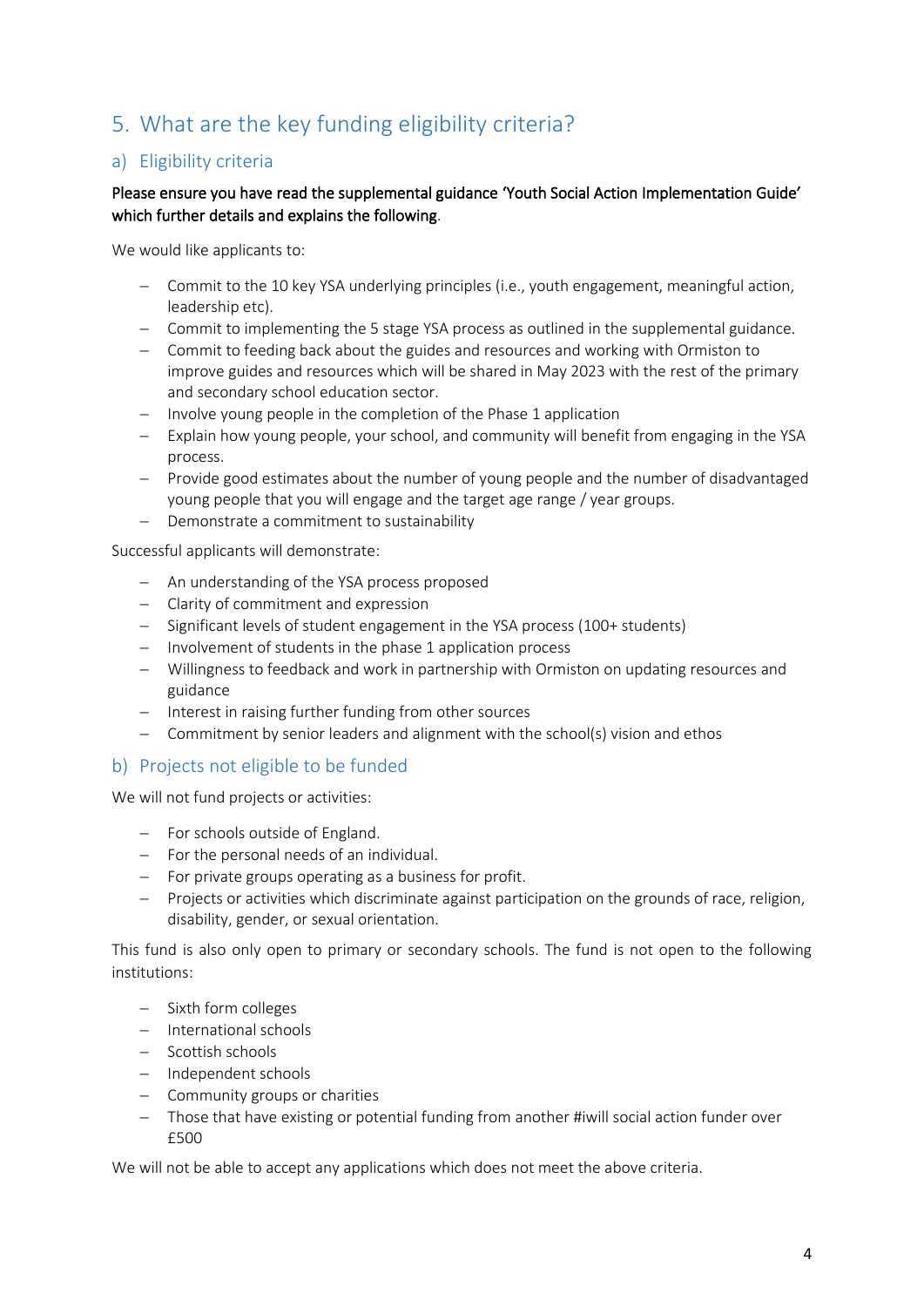### <span id="page-6-0"></span>c) What options and/or flexibility do applicants have in delivering the YSA process steps?

Whilst we have several elements that we request grantees consider delivering, we are flexible in other ways, such as:

- − We allow almost complete flexibility in what YSA issues students want to address.
- − Single or multiple schools can apply.
- − Joint working between schools is allowed potentially with some central MAT oversight and leadership involved.
- − Schools can work with students in different year groups (although there are some challenges working at scale across multiple year groups where they have varying curricula requirements)
- − Co-delivery of phase two project with local charities or organisations
- − Grantees can apply if they already have a YSA programme running (although you should follow the YSA process to enhance existing approaches)

#### <span id="page-6-1"></span>d) Funding focus areas

Phase 1 planning and phase 2 projects can be focused on a very broad range of focus areas. Ideally, because these areas below fit with our existing resource creation plans, they might fall into one or more of the following YSA focus areas:

#### 1. Equality, Diversity, and Inclusion

The Ormiston Trust is committed to promoting equality, diversity, and inclusion in schools through our grants programme. This is to ensure that schools are an inclusive and supportive place to work, study, and visit, whilst also promoting long-term cultural change within schools. Equality, diversity, and inclusion-related projects can be related (but not limited to): antiracism, gender equality, disability and neurodiversity awareness, and celebrating world cultures and diverse histories. This list is not exhaustive.

#### 2. Environment and Climate Justice

The Ormiston Trust is committed to protecting the environment and tackling climate change and welcomes applications that focus on the environment and integrate environmental and sustainability considerations into their project development. Environment-related projects can be related to) themes such as zero-waste, biodiversity, conservation, reducing emissions, food sustainability, 'clean' transport, addressing eco-anxiety among students. This list is not exhaustive.

#### 3. Wellbeing and Mental Health

The Ormiston Trust is committed to improving and strengthening young people's wellbeing and mental health. Projects in this category could include tackling or reducing anxiety, stress, and loneliness, encouraging movement, mindfulness, physical exercise, body acceptance, positive thinking, or reference any COVID-19 related issues. This list is not exhaustive.

#### 4. Community-based Issues

The Ormiston Trust is committed to supporting communities in exploring and addressing social, economic, and localised issues. Projects could be aimed for example at addressing food poverty, anti-bullying, anti-violence, tackling homelessness in the community, refugee and asylum seeker outreach, care work and much more. This list is not exhaustive.

Please note that we want students to have significant flexibility in what projects they create and so these focus areas are only potential areas for project delivery.

#### <span id="page-6-2"></span>e) Programme monitoring and evaluation

At different stages of the programme during phase 1 and 2 you will be required to complete and submit various evaluation resources for Ormiston Trust. This will be done through data collection,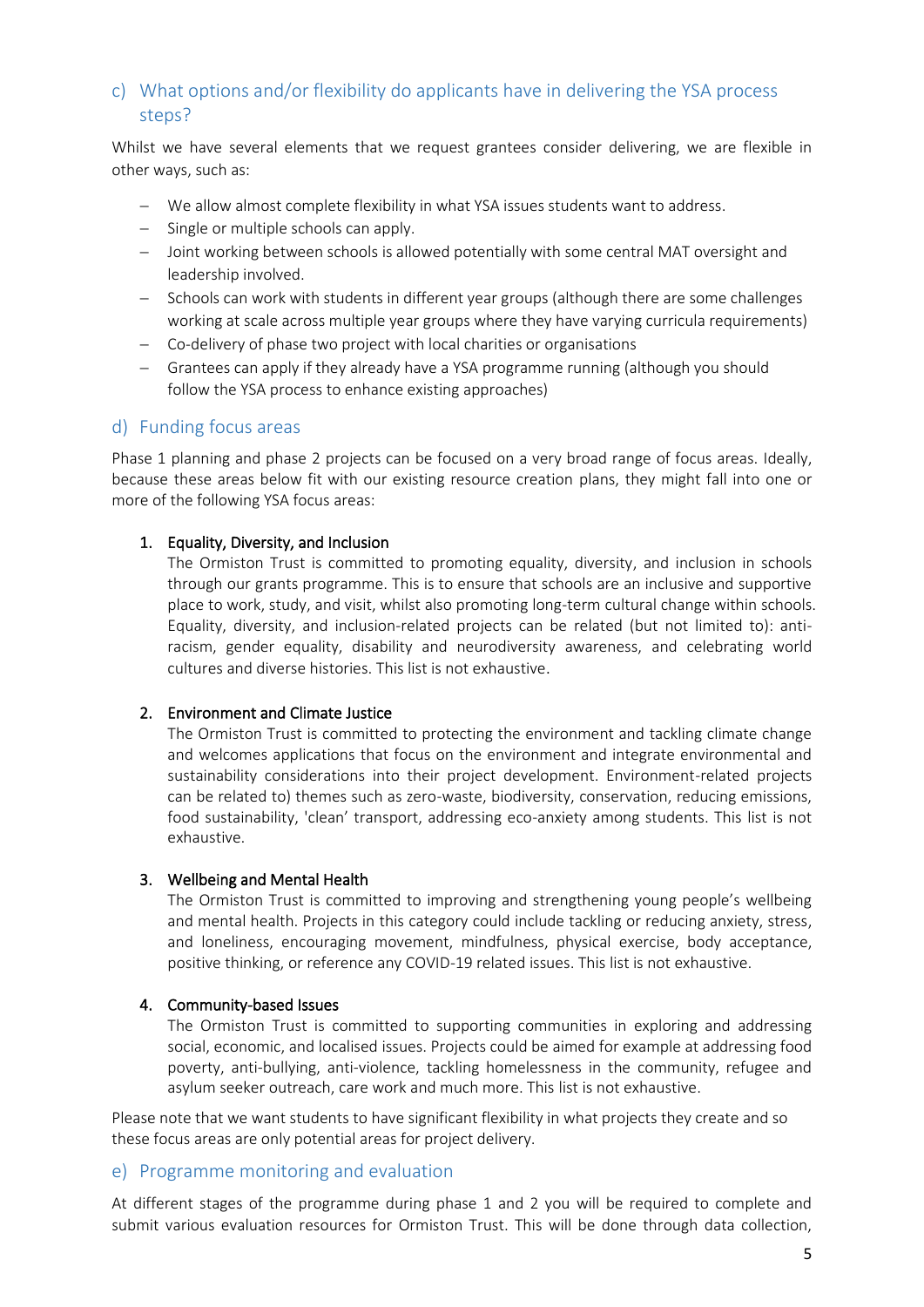evaluation surveys, review of student YSA passport, and providing us with a spreadsheet identifying participating students and the numbers across the years. Reporting templates will be provided to successful applicants following phase on applications.

### <span id="page-7-0"></span>f) Publicity

The Ormiston Trust is keen to promote how projects have had an impact in schools and on students. We therefore will request the submission of a case study from each school describing your experience and the impact of the programme. In addition, there are standard descriptors of the grant that the #IWill campaign requires for any press released in relation to the grant. Details of these requirements will be set out in the offer letter for your grant if you are successful in your application.

## <span id="page-7-1"></span>6. What happens next?

#### Phase 1: Review Panel

Once we have received your application it will be assessed by a Review Panel consisting of staff grant officers.

Grant officers may contact the nominated person on the application form if:

- a) There are technical questions raised by the panel about the application; or
- b) The application form is not complete; or
- c) There are supporting documents missing; or
- d) The application does not meet all the criteria and therefore not considered further.

#### Phase 2: Commissioning Panel

Project plans submitted by 1<sup>st</sup> December 2022 will be reviewed by a Review Panel consisting of members of our youth panel and staff grant officers. You will be notified on what amount of funding you have been awarded by 5pm on 13<sup>th</sup> December 2022.

### <span id="page-7-2"></span>7. Payment of Grant

Payment for the phase one grant will be paid in two tranches. 50% of the grant will be paid once a signed Grant Offer Acceptance Form is returned to the Ormiston Trust in early May 2022. The remaining 50% will be paid by 1<sup>st</sup> September 2022.

You must retain all original invoices, receipts, accounting records, and any other documentation relating to the expenditure of the grant funding, and you must send us certified copies of evidence of the expenditure incurred to deliver your project following the submission of your end of project evaluation form if requested.

#### Please note:

- 1. If your project is delivered under budget the Panel reserves the right to reduce its grant proportionally, or where funding has been paid in advance, the recipient organisation may be asked to refund any unused funding.
- 2. The amount of the Grant Funding shall not be increased in the event of any overspend by your organisation in its delivery of the Approved Programme.
- 3. The Grant Recipient shall promptly notify and repay to the Ormiston Trust any money incorrectly paid to it either as a result of an administrative error or otherwise. This includes (without limitation) situations where either an incorrect sum of money has been paid or where Grant Funding has been paid in error before the Grant Recipient has complied with all conditions attaching to the Grant Funding or the organisation ceases to exist.
- 4. The Grant Funding offer has been made on the basis that the costs presented within your application do not account for VAT which can be claimed back by schools
- 5. Where the project costs increase after the date that you have entered into this Agreement because an error has been made as to the amount of VAT payable and not recoverable by you, the Commissioning Panel shall be under no obligation to increase the Grant Funding to meet any VAT liability of your project.